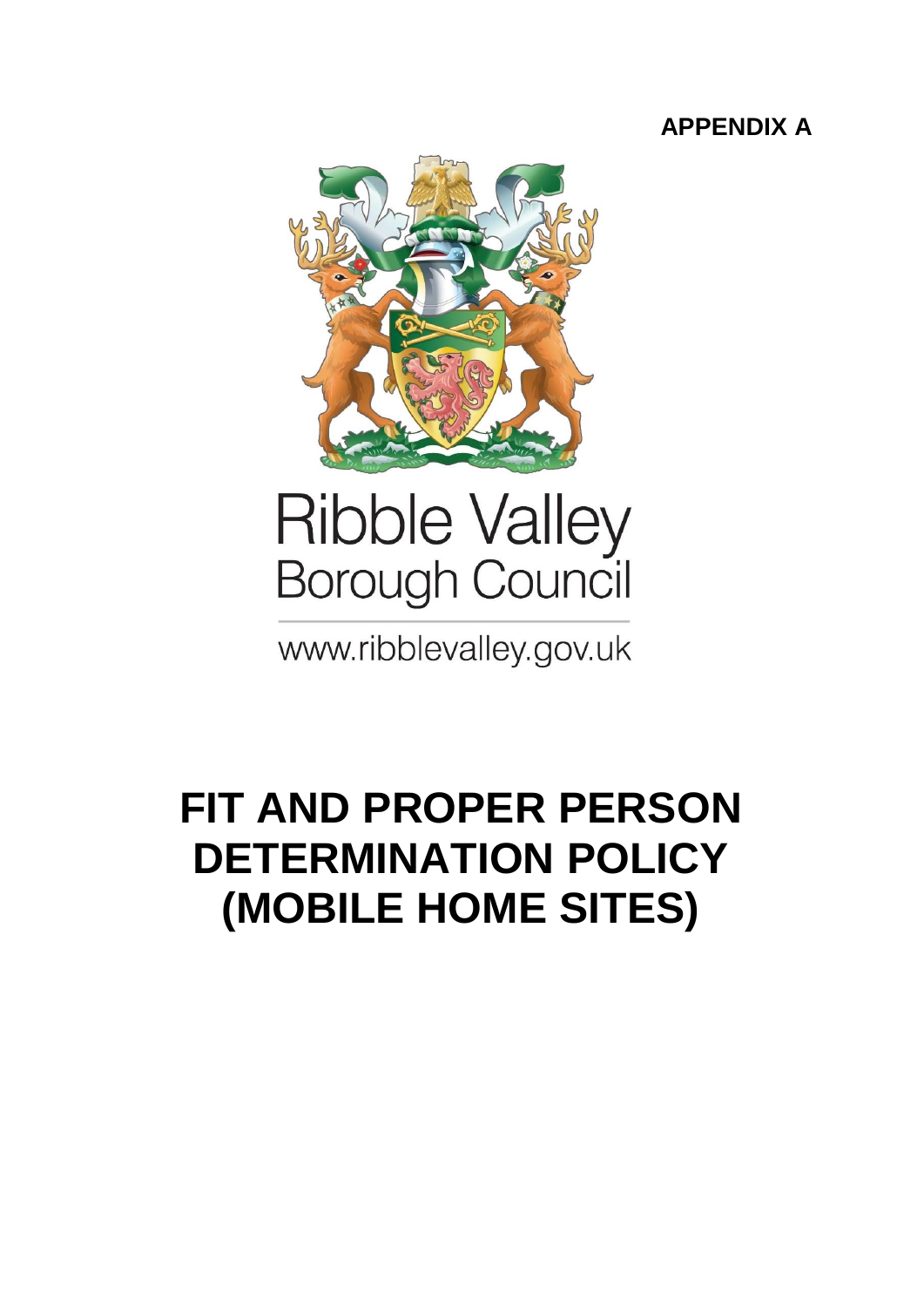#### **Introduction**

The Mobile Homes (Requirement for Manager of Site to be Fit and Proper Person) (England) Regulations 2020, require the manager of a site to be a Fit and Proper Person ("the Regulations"). Local authorities are accordingly required to introduce a fitand proper person test for mobile home site owners, or the person appointed to manage the site, unless they are eligible for an exemption under the Regulations<sup>1</sup>.

The Regulations, made on 23 September 2020, allow local authorities to receive applications from site owners, or the person appointed to manage the site, from 1 July2021 up to and including 30 September 2021.

A local authority must be satisfied that the site owner "*is a fit and proper person to manage the site"* or, if the owner does not manage the site, *"that a person appointed"*to do so by the site owner *"is a fit and proper person to do so"* or has*,* with the site owner's consent*, "appointed a person to manage the site*."

Where a site owner or their manager fails the fit and proper person test, and they areunable to identify and appoint a suitable alternative manager, who must pass the fit and proper person assessment, the local authority can instead appoint a person to manage the site, but only with the consent of the site owner.

Principally, the fit and proper person test applies to a "relevant protected site". A relevant protected site is a site, which requires a licence and which is not solely for holiday purposes or is otherwise not capable of being used all year round. In other words, a relevant protected site is a site where residents can live in their homes for the full year. The fit and proper person requirement will ensure that site owners, or their managers, have integrity and follow best practice. Additionally, it provides the safeguard that such individuals will not pose a risk to the welfare or safety of persons occupying mobile homes on the site i.e. park home owners.

#### **The Evidence**

When conducting the fit and proper person assessment, Ribble Valley Borough Council (the local authority) must consider the following points relevant to the application:

- 1. **Is the individual able to conduct effective management of the site**. This includes, but is not limited to, securing compliance with the site licence and the long-term maintenance of the site. It follows that, the local authority must have regard to:
	- (i) whether the person has a sufficient level of competence tomanage the site;
	- (ii) the management structure and funding arrangements for the site; or
	- (iii) the proposed management structure and funding arrangements

<sup>&</sup>lt;sup>1</sup> \*i.e. it is a non-commercial, family occupied site under Regulation 3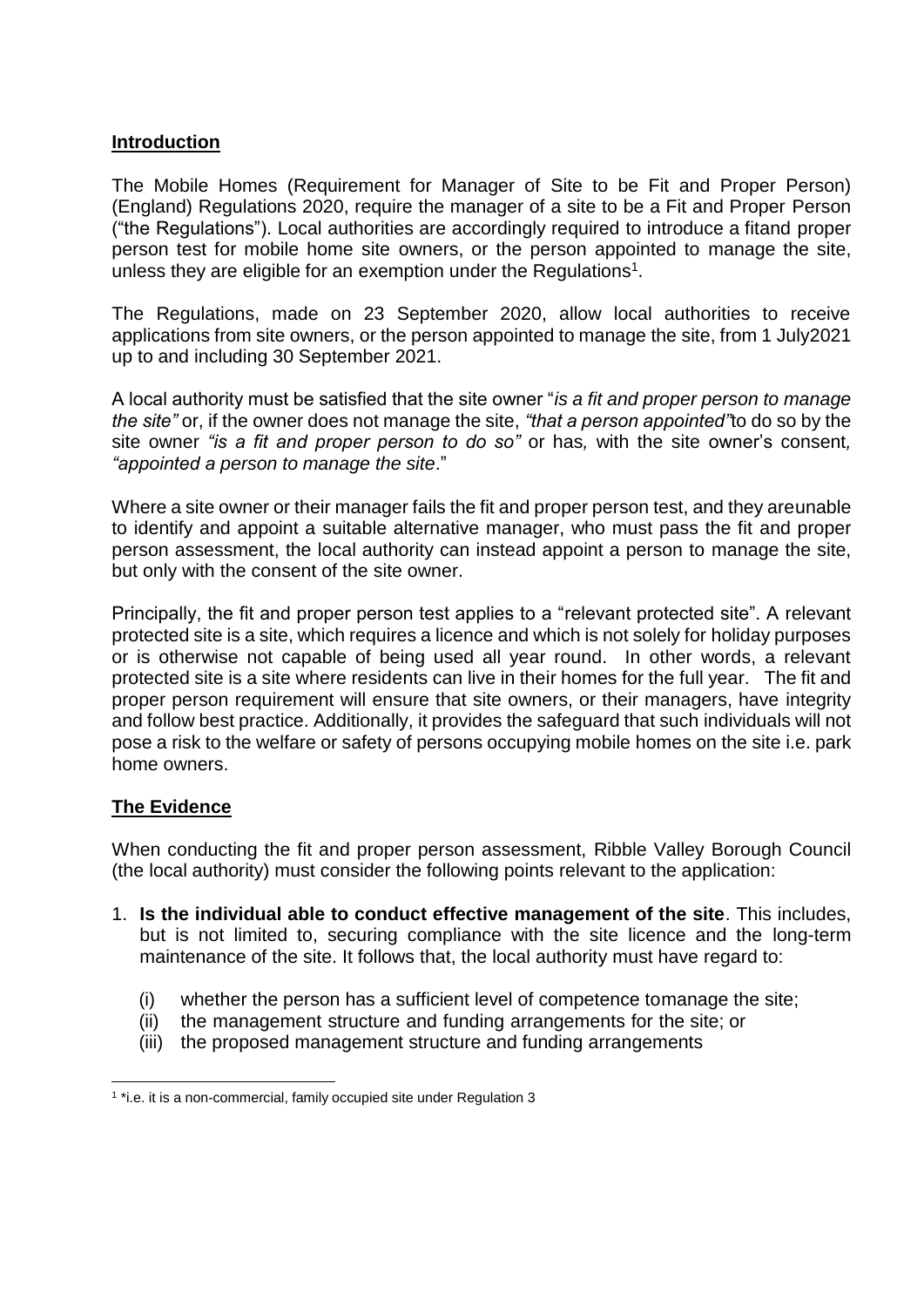#### *(a) Competence to manage the site*

This includes reviewing the competency of the appointed individual. The individual must have sufficient experience in site management, or have received sufficient training, and be fully aware of the relevant law as well as health and safety requirements.

#### *The management structure and funding arrangements for the site*

Ribble Valley Borough Council will consider whether relevant management structures are in place and whether they are adequate to ensure effective management of the site. Officers will need to ensure that the applicant has a robust management plan, this should also be reviewed to ensure it addresses the following issues: the pitch fee payment, proximity of the manager to the site,manager's contact details for residents (including out of office and emergency contact details), the complaints procedure, maintenance, staffing, and refuse removal. The authority reserves the right to include other relevant matters as deemed appropriate for individual applications, this list is therefore not exhaustive.

It is advisable that the site is managed by an applicant based in the UK and a management structure would be unlikely to be suitable if the applicant is an individual, or a company (including its directors), which does not reside or havea permanent UK address. This is because there may be complex issues as a result of this, such as needing the court's permission to serve a claim in a foreign country. The applicant's interest in the land will also have an importantimpact, as would their financial standing, management structures and competence, all of which could contribute to the overall assessment of their suitability to manage the site effectively.

#### *(c) The proposed management structure and funding arrangements in placefor managing the site*

Ribble Valley Borough Council must consider whether the applicant has sufficient funds (or has access to sufficient funds) to manage the site and comply with licence obligations. Evidence of these funds should be readily available.

Third party (including an associated company) funding should be disclosed, asthis will impact on the authority's ability to deem whether the application is financially viable.

- 2. **Personal information relating to the applicant concerned.** This includes a criminal record check and should include evidence that the applicant:
	- (a) has not committed any offence involving fraud or other dishonesty, violence, firearms or drugs or any offence listed in Schedule 3 to the SexualOffences Act 2003 (offences attracting notification requirements);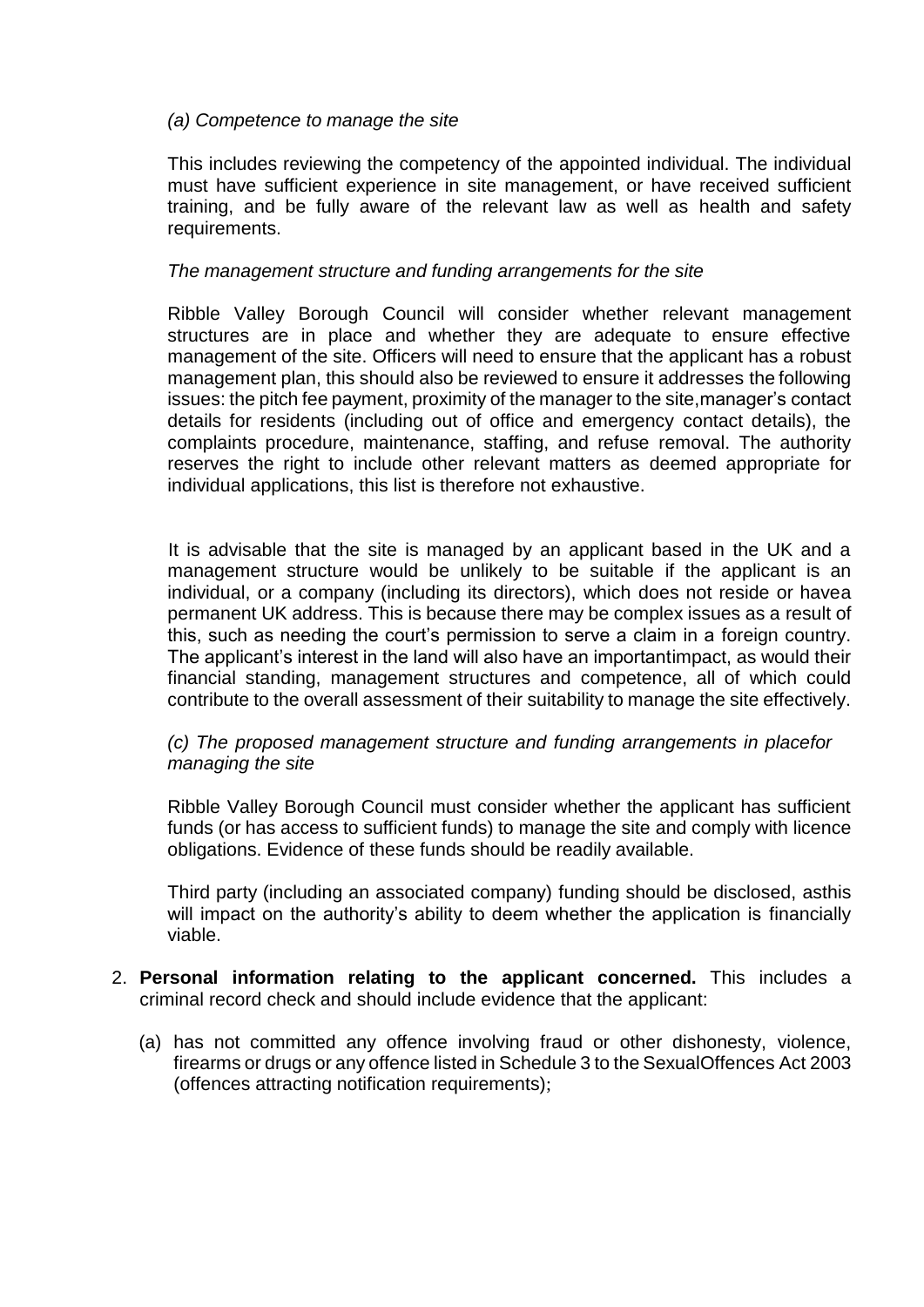- (b) has not contravened any provision of the law relating to housing, caravansites, mobile homes, public health, planning or environmental health or of landlord and tenant law;
- (c) has not contravened any provision of the Equality Act 2010 in, or in connection with, the carrying on of any business;
- (d) has not harassed any person in, or in connection with, the carrying on ofany business;
- (e) is not or has not been within the past 10 years, personally insolvent;
- (f) is not or has not been within the past 10 years, disqualified from acting as a company director;
- (g) has the right to work in the United Kingdom and,
- (h) is a member of any redress scheme enabling complaints to be dealt with in connection with the management of the site (when this is in place).

Ribble Valley Borough Council has a duty to investigate any conduct which could amount to harassment and any evidence obtained will be reviewed to determine whether it is sufficient to be used to prosecute a site owner. Officers may also rely on convictions by the courts as evidence of harassing behaviour which would reduce the risk of the local authority being successfully challenged on any refusal to approve an applicant on this basis.

Ribble Valley Borough Council may have records of previous harassment complaints made against a site owner or their manager. Even if no action was taken on these complaints, these can still be taken into consideration in the fit and proper person determination. These complaints may identify further potential risks and can also provide an indication of potential underlying problems with the management of the site or the site owner's lack of experience/skills in dealing with customers. Officers can address any underlying issues by attaching conditions to the individual's entry on theregister.

3. Upon rejection of a person's application by Ribble Valley Borough Council this will be centrally recorded and include the details of the person involved and the reasons for the rejection.

#### **Items to take into consideration**

- 4. "The applicant" is defined at paragraph 2 of the Regulations as "the person who makes an application under regulation 6".
- 5. The "relevant person" is also defined at paragraph 2 of the Regulations to mean "the subject of the fit and proper person assessment under Regulation 7".
- 6. The conduct of any person associated or formerly associated with the relevant person (whether on a personal, work or other basis) is also an important factor to be considered in the fit and proper person assessment.
- 7. Site owners may be required to provide details of any current or former associatesof the relevant person in the application form. Those associates will not include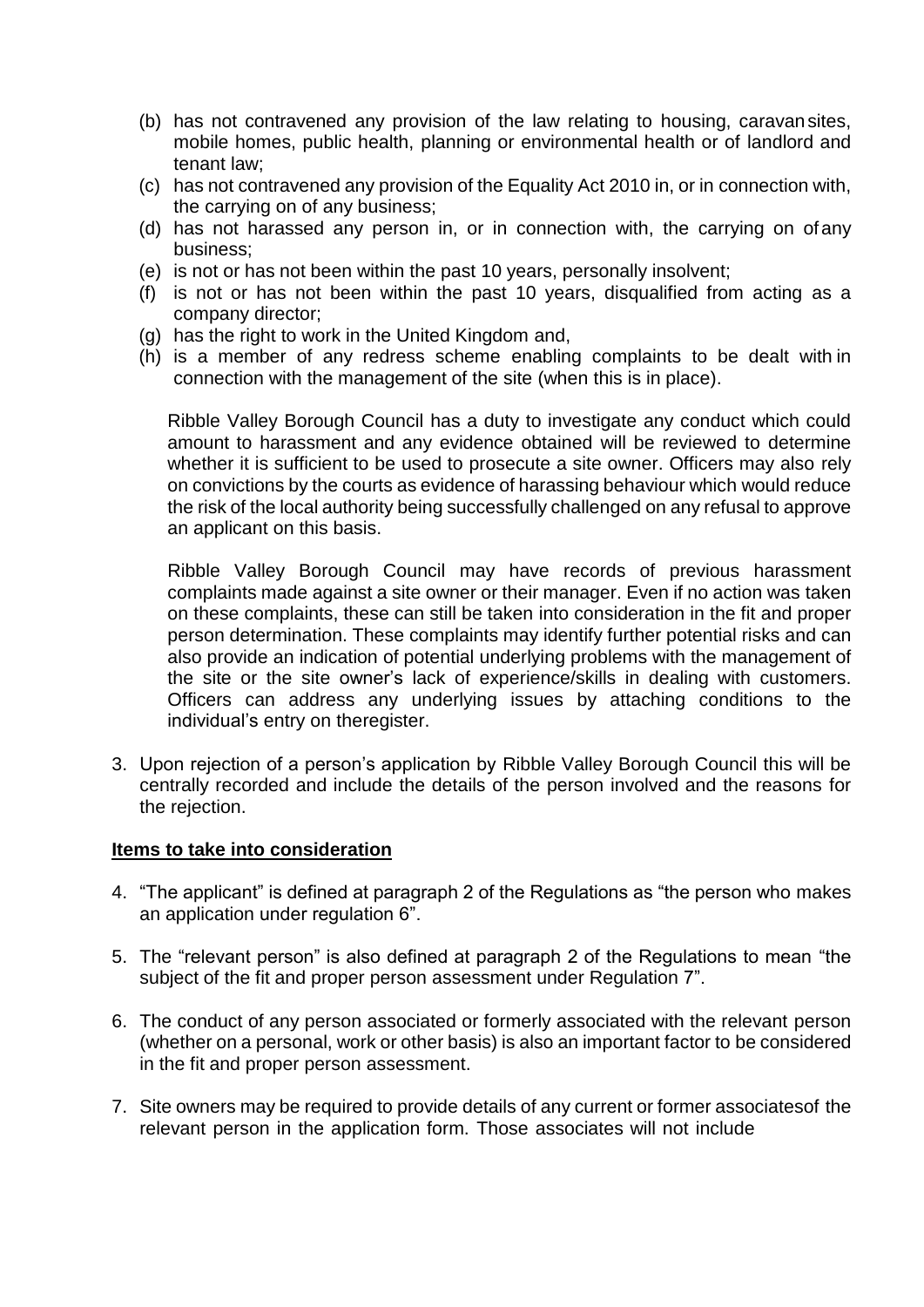other current joint owners as that information would have already needed to have been provided in their own application forms.

- 8. It is not routinely required to provide information of all current or past associates ofthe site owner. However, it is advisable that, prior to making any final decisions, officers consider the conduct of past and current associates relevant to that individual's application. The site owner can be asked to provide additional information during the application process.
- 9. Officers will be required to establish whether an individual is considered to be an associate of the relevant person and then whether their conduct is relevant to the application. A relevant associate could be defined as any individual who may have played a part, directly or indirectly, in a decision or action, which has had an impacton residents' rights, or the quiet enjoyment of their homes.
- 10.The Regulations are drafted widely giving the opportunity for local authorities to take into consideration other relevant matters. However, officers should be cognisant that poor management practices do not affect a person's conduct, unlessthey are also a breach of the criminal or civil law. A person cannot be deemed unfitdue to conduct, simply because of poor management, although that factor is highly relevant to determining any question of suitability or competence. However, all conduct is relevant in relation to the person's fitness to hold a licence and/or manage the particular mobile home site.
- 11.Officers are able to decide the specific matters they deem relevant to the fit and proper person application. These matters could be in relation to current or previousissues, or events, that have occurred in relation to the park site or any other park site owned or managed by the site owner or site manager in another local authorityarea. Additionally, the site owner's conduct regarding other business, outside of the park homes sector, can also have implications on the financial and management arrangements of the site in question. Any matters which are believedto be of relevance to the application should primarily focus on the relevant person'sconduct, competence and their suitability to manage the site.
- 12.It is advisable that evidence is obtained by officers to support any additional matters that they require to be taken into consideration for the application. This is to mitigate any risks should they face being challenged at a tribunal because of their final decision. The evidence could include previous tribunal and court decisions, documents or records from Companies House, or other public bodies orfinancial institutions. Allegations which have not been investigated or documentedmay be difficult to use as evidence to support the authority's decision.

#### **Applications**

The Regulations use various terms in the application process and these are outlined below:

**As mentioned earlier "Relevant person" is defined in paragraph 2 of the Regulations and is** "the subject of the fit and proper person assessment under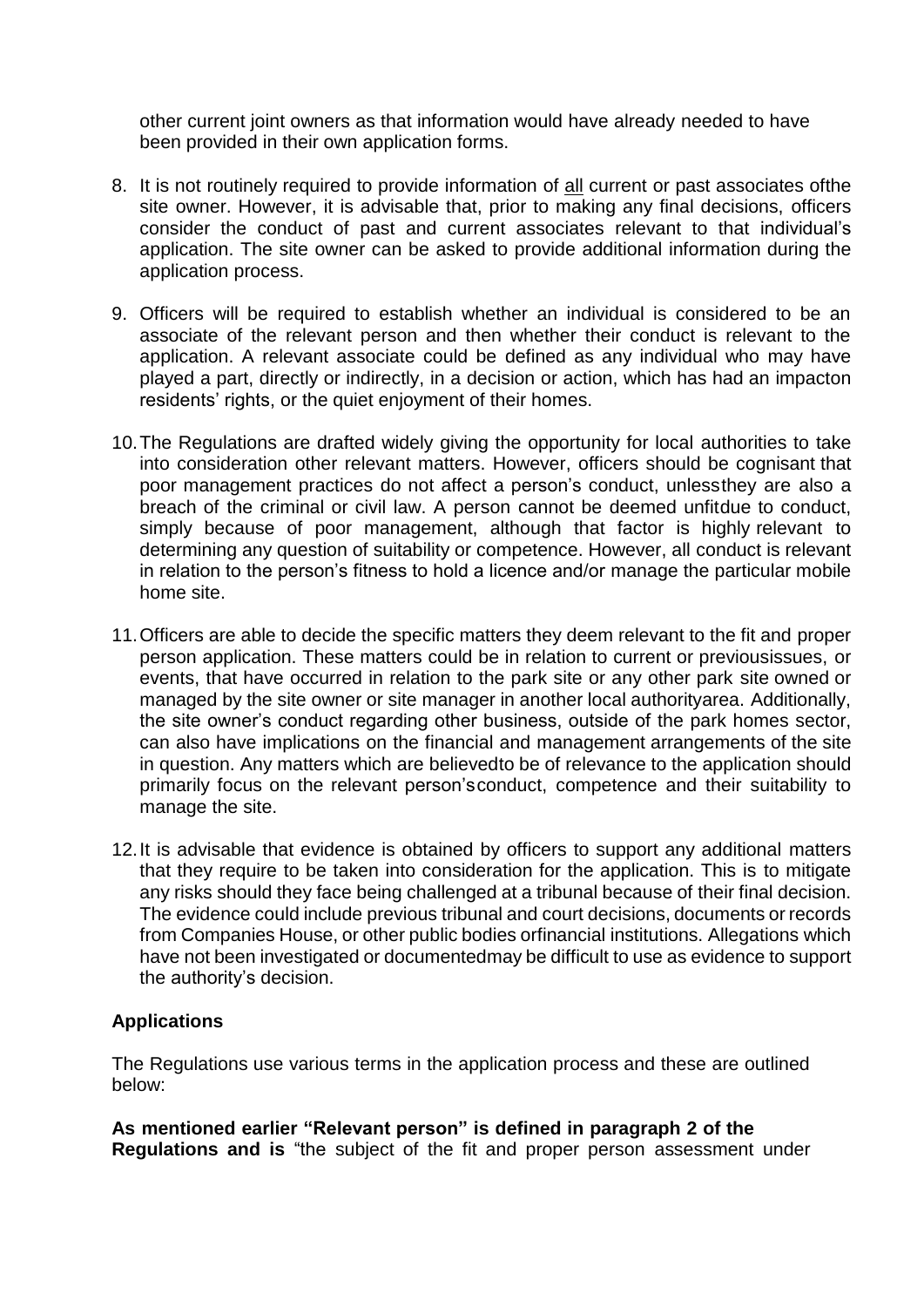Regulation 7". Please note that this could be the site owner or person appointed to manage the site by the site owner**.**

**"Relevant officer"** is defined in paragraph 1 of Schedule 2 of the Regulations, wherethe applicant is a company, a relevant officer will be a director or other officer of the company; or, where the applicant is a partnership, a partner; or, where the applicant is a body corporate, a member of the management committee of that body.

"**Required Information**" is defined in paragraph 14 of Schedule 2 of the Regulations as: the person's name and business contact details; details of the person's role or proposed role in relation to the management of the site; where the person has not yetbeen appointed, the address, telephone number and email address (if any) at which the person may be contacted in respect of the application; details of each relevant protected site (other than that to which the registration application relates) — for whichthe person holds a licence issued under section 3 of the Caravan Sites and Control ofDevelopment Act 1960, or in which the person has a legal estate or equitable interest,or which the person manages.

The application for inclusion in the fit and proper register, must therefore include the following:

#### The applicant and site details required

13.Details of the site and the applicant:

(1) The applicant's name and business contact details.

(2) Where the applicant is not an individual, the following information inrelation to the individual completing the application on behalf of the applicant and each relevant officer:

- (i) the person's name;
- (ii) details of the person's role (if any) in relation to themanagement of the site.
- (3) The name and address of the site.
- (4) Evidence of the applicant's legal estate or equitable interest in the site.

(5) Confirmation that the applicant is the occupier within the meaning ofsection 1 of the Caravan Sites and Control of Development Act 1960.

(6) The name and business contact details of any other person that has a legalestate or equitable interest in the site.

14.The name and address of each other relevant protected sites:

(1) for which the applicant holds a licence issued under section 3 of theCaravan Sites and Control of Development Act 1960;

- (2) in which the applicant has a legal estate or equitable interest; or
- (3) that the applicant manages.
- 15.The applicant must clearly specify whether their application is made in respect of either the applicant, or site owner, or the person that the applicant or site owner has appointed to manage the site.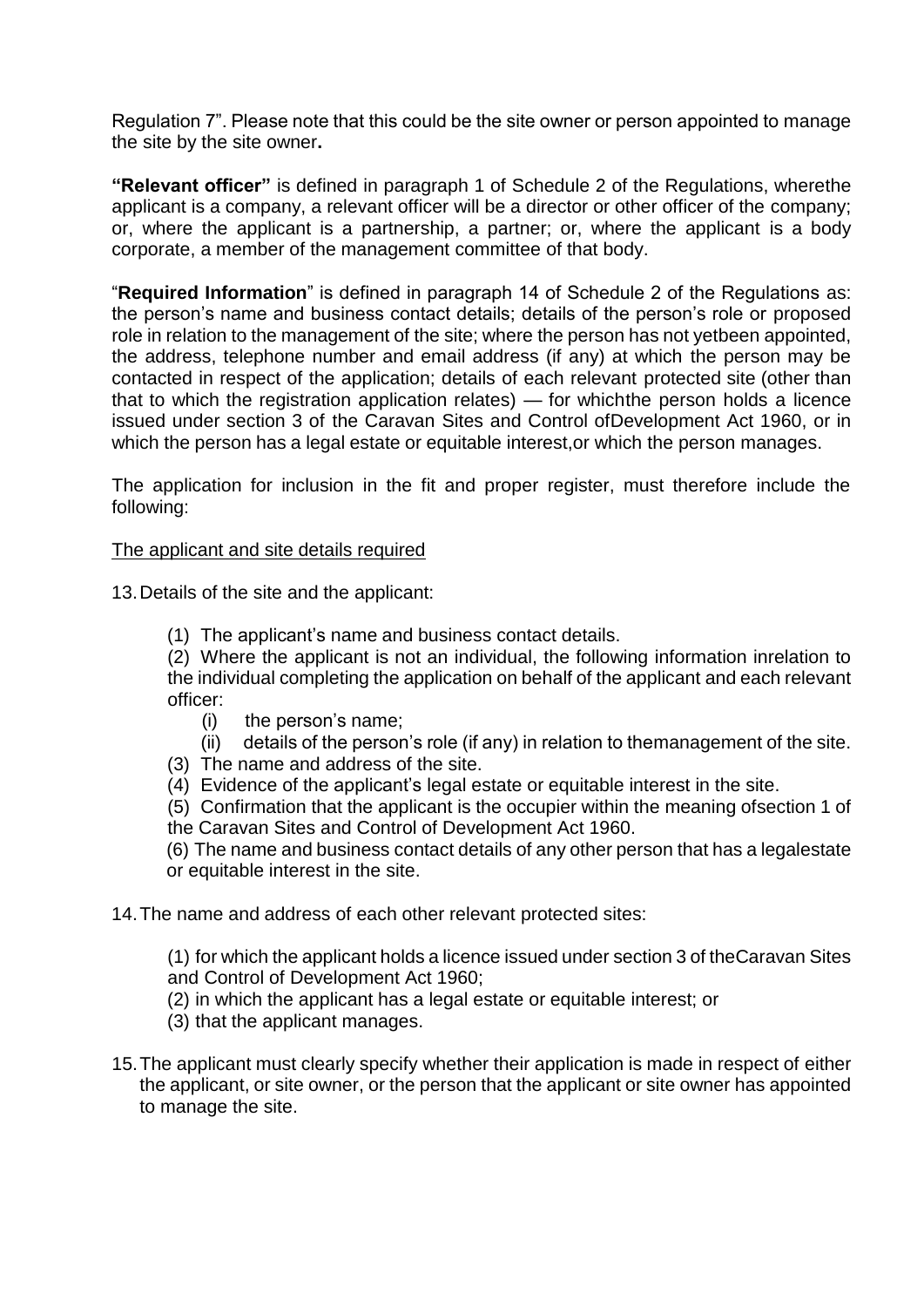#### Information relating to the site manager

16.In circumstances where a "site manager" has been appointed to manage a site more information is needed. The person who is applying for the site manager to beregistered as a fit and proper person (the relevant person) must provide the following information: the site manager's name and details of that person's role (ifany) in relation to the management of the site.

If the site manager has appointed or intends to appoint a further individual ("A"), 'Required Information' would also be needed from A. And where A is not a relevant officer of the site manager, the relevant officer to whom A is accountable for the dayto-day management of the site, should be the one to provide the Required Information.

#### Additional information when the applicant is the relevant person and an individual

17.When the applicant is the relevant person, and is an individual, and the applicant has appointed, or intends to appoint, someone else ("B") to be responsible for theday-today management of the site, 'Required Information' would be needed from B. If B is not an individual but is, instead, for example, a company, and B has appointed an individual ("C") to do the-day-to day management, 'Required Information' would be needed from C. Where C is not a Relevant officer of a company, the relevant officer to whom C is accountable for the day-to-day management of the site would also need to provide the Required information.

#### Additional information where applicant is relevant person and not an individual

- 18.When the applicant is the relevant person but is not an individual and the applicanthas appointed or intends to appoint someone else ("B") to be responsible for the day-to-day management of the site, Required information would be needed from this person. If B is not a Relevant officer of the applicant the person to whom B is accountable for the day-to-day management of the site ("C") would also need to provide the Required Information. Where B itself is not an individual, the individual("D") that B has appointed or intends to appoint to be responsible for the day-to- day management of the site would also need to provide the Required Information.Where D is not a Relevant officer of B, the relevant Officer to whom D isaccountable for the day-to-day management of the site would also need to providethe Required Information.
- 19.It can be seen from the above that the Regulations prohibit the operation of a relevant protected site unless the site owner or its site manager (whatever the management structure might be) has been assessed by the local authority as a fitand proper person to do so. This has been included to ensure that consistent standards are applied to companies and other organisations that are not individuals.

#### **Criminal record certificate/s**

20.Criminal Records Certificates must be issued under section 113A (1) of the PoliceAct 1997 and will be required where: (a) the Relevant person is an individual and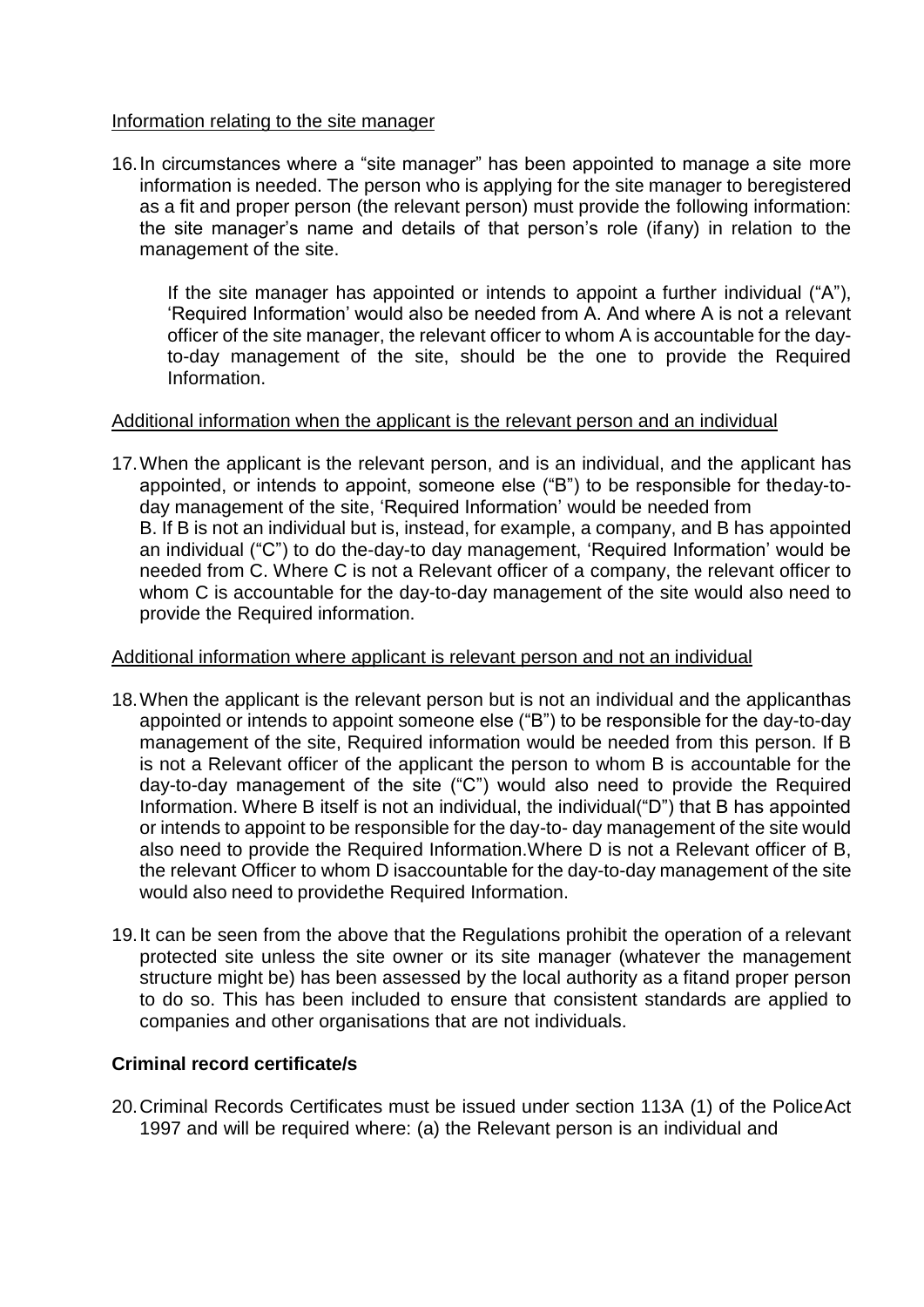(b) for each individual in relation to whom the applicant is required to provide information for example, a site manager or individuals A, B, C or D as outlined above.

- 21.The application will need to be accompanied by a basic DBS certificate.
- 22.The certificate must have been issued no more than six months before the date ofthe application. It is incumbent upon the site owner to ensure that any certificates provided meet this requirement.

#### **Declaration**

A declaration made and signed by the "appropriate person", which means:

- (a) where the applicant is a company, a director or other officer of the company;
- (b) where the applicant is a partnership, one of the partners;
- (c) where the applicant is a body corporate and the conduct of the management ofthe body is vested in its members, a member;
- (d) where the applicant is not a body falling within (a) to (c) above, a member ofthe management committee;
- (e) where the applicant is an individual, that individual.
- 23.Where the applicant is not the relevant person, the declaration must confirm that the applicant has made all reasonable enquires into the matters mentioned in paragraph 9 of the Regulations and considerations relevant to the fit and proper person assessment as set out below.
- 24.The declaration should also state that the information provided in the application is correct and complete to the best of the applicant's knowledge and belief.

#### **Considerations relevant to fit and proper person assessment**

- 25.Proper management of the site includes, but is not limited to, securing compliancewith the site licence and the long term maintenance of the site.
- 26.To be able to secure the proper management of the site, officers must (amongst other things) have regard to whether the relevant person has a sufficient level of competence to manage the site and the management structure or proposed management structure and funding arrangements.

#### **Decisions, notification and rights of appeal**

27.The local authority must make a decision on the application in a timely and practicable manner and either:

(a) where the decision is to grant the application unconditionally andinclude the relevant person on the register for 5 years, serve a final decision notice on the applicant; or

(b) otherwise, serve a preliminary decision notice on the applicant.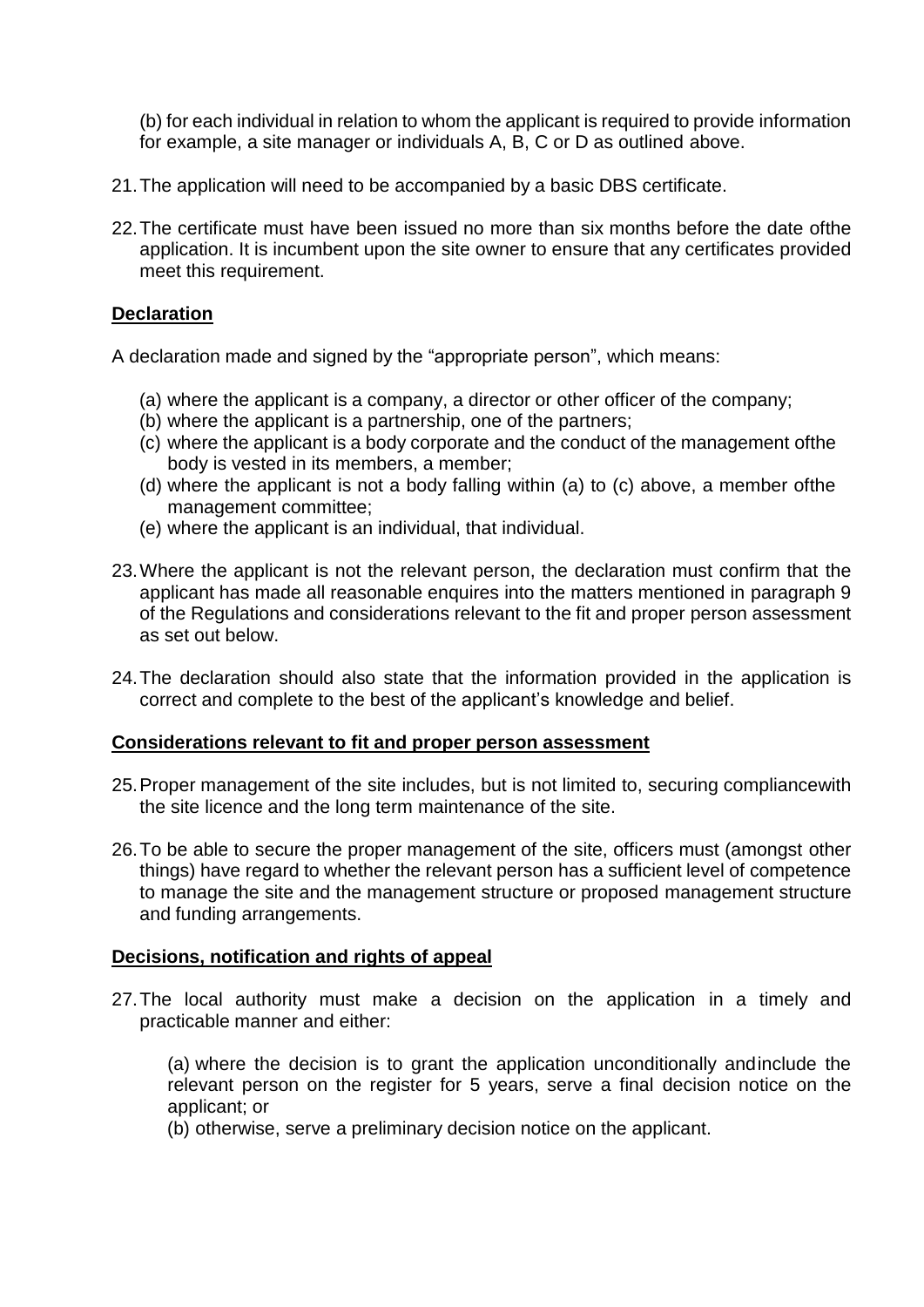- 28.On receipt of an application the local authority may:
	- (a) grant the application unconditionally;
	- (b) grant the application subject to conditions; or
	- (c) reject the application.

#### **Granting the application unconditionally**

- 29.Where officers are satisfied that the applicant meets the fit and proper person test unconditionally, they must include the applicant on the register for 5 years. The authority must issue a final decision notice to the applicant to inform them of its decision.
- 30.The final decision notice must clearly state:
	- (a) the date the final decision notice is served;
	- (b) the final decision;
	- (c) the reasons for the decision;
	- (d) when the decision is to take effect;
	- (e) information about:
		- (i) the right of appeal to the First Tier Tribunal; and
		- (ii) the period within which an appeal may be made.

#### **To include the applicant on the register subject to certain condition(s)**

- 31.In some circumstances, the local authority can specify that the individual for the fitand proper person test will only be successful if certain conditions are met. If theseconditions are satisfied, the local authority can grant an application subject to thosecondition(s). The local authority can also grant an application for less than 5 years.
- 32.It may be the case that officers decide to include the person on a register subject to condition(s), if it would only be satisfied that the person would meet the fit and proper requirement if the condition(s) were complied with. An applicant will be ableto appeal against the decision to attach (or vary) any condition to an entry on the register. It is therefore imperative that officers have clear and justifiable reasons for attaching any condition(s) and that any conditions imposed can be enforced bythe Ribble Valley Borough Council.
- 33.Conditions will need to be clearly stated for the applicant's understanding and thiswill also allow for the local authority to ensure that they are enforceable.

An example of the requirements are included in the Table 1 below.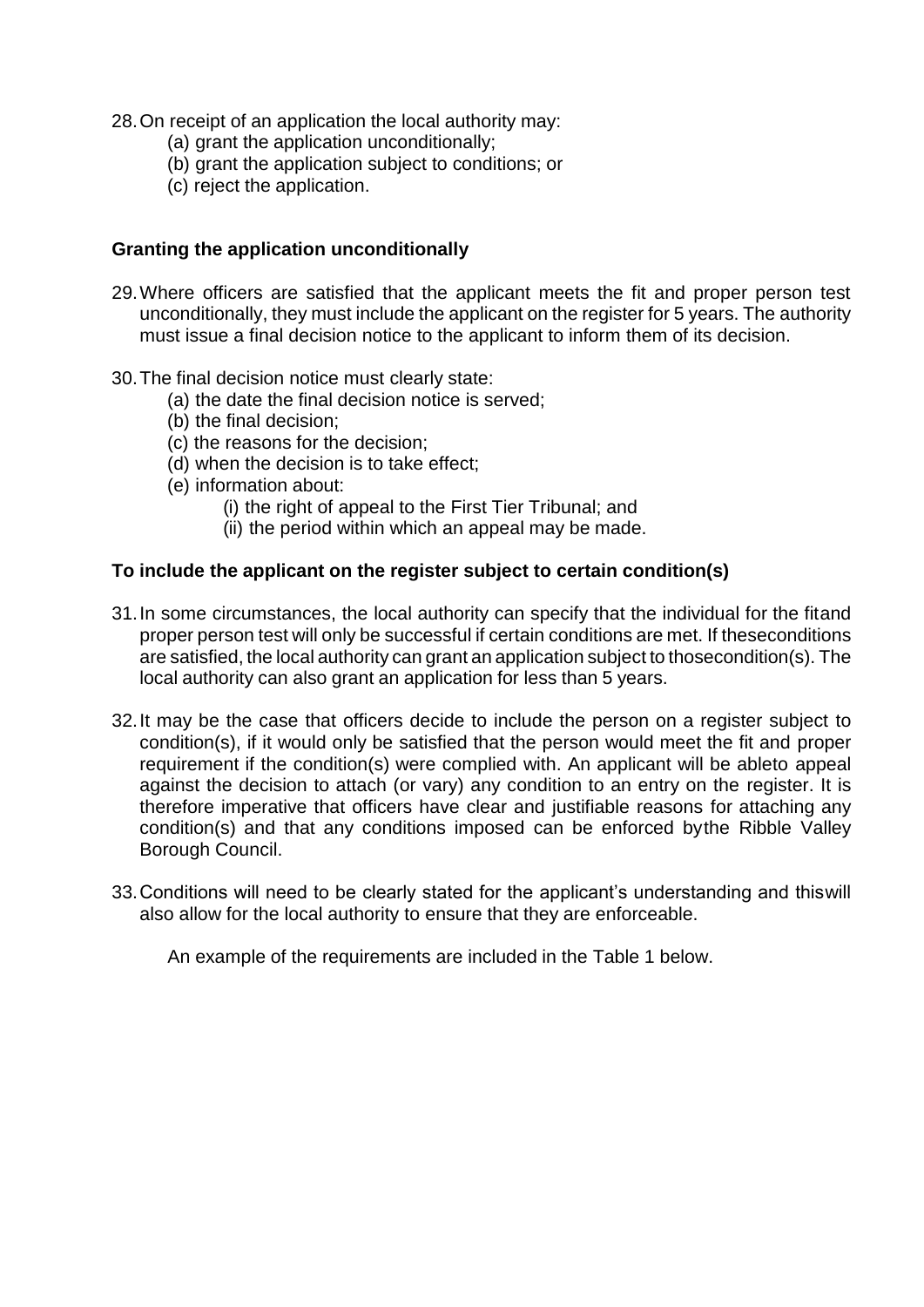#### Table 1

| <b>Specific</b>   | The specific condition/s a site owner is being requested toaddress.     |  |  |
|-------------------|-------------------------------------------------------------------------|--|--|
|                   |                                                                         |  |  |
| <b>Measurable</b> | The conditions required and the outcome(s) expected.                    |  |  |
| <b>Achievable</b> | The applicant should be reasonably expected to be able toachieve the    |  |  |
|                   | condition. For example, it may not be reasonable to expect a site owner |  |  |
|                   | of one small site to have the same resourcesto introduce the same       |  |  |
|                   | procedures as a medium sized company.                                   |  |  |
| <b>Realistic</b>  | The applicant should have a clear understanding of how the required     |  |  |
|                   | outcome can be reached and that there are no circumstances or factors   |  |  |
|                   | which would make the achievement of the outcome impossible or           |  |  |
|                   | unlikely.                                                               |  |  |
| Timebound         | A clear timescale in which the task/action must be completed.           |  |  |

What can a condition relate to?

- 34.The fit and proper person test is aimed at ensuring that the person managing the site is competent and the conditions should relate directly to the person's ability tosecure the proper management of the site.
- 35.Where a person has contravened legislation, or committed offences set out in paragraph 2 above, it is not recommended that conditions are set in relation to those matters. This is because such a condition would be unlikely to meet the testsset out above in paragraph 33. For example, if a person has committed fraud or violence, that specific incident cannot be reversed by requiring the person to perform a specific task.
- 36.In cases where the person has committed those listed offences or contravened legislation, these breaches should be considered, together with all the other information available, when reaching the preliminary decision.
- 37.A condition can also be set with respect to ensuring the relevant person has the ability to secure the proper management of the site. In summary, conditions can relate to any factors which are relevant to the person's competence to manage the site, the management structure, or funding arrangements for the site, an associated person's influence, and any other relevant factors.
- 38.**Example 1** The local authority has evidence of a site owner's failure over a certainperiod of time to address residents' complaints. This is an example of poor management which could be resolved by the site owner implementing an adequatecomplaints procedure. A condition could be attached requiring the site owner to "*implement an effective and accessible three stage complaints process for residents by xx date and provide the LA with quarterly reports of complaints and outcomes, from that date and for the first year*".

If the condition is met within the specified time frame, the local authority can record this in the register. If, at a future date, it is found that the site owner failedto implement a complaints procedure, a further opportunity to comply may be given and this could include a new condition of the site owner providing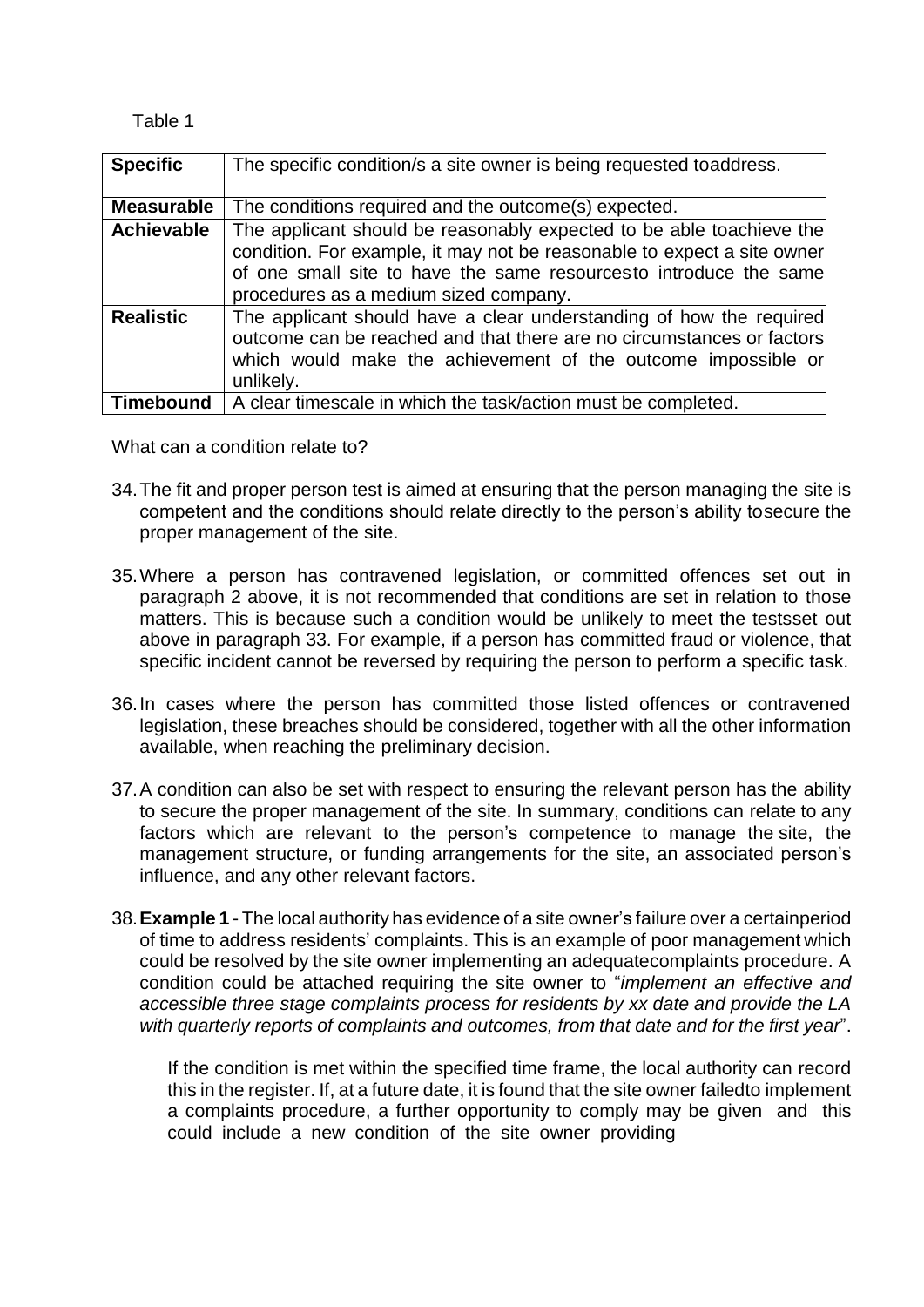quarterly reports of complaints and outcomes for each year. The site owner could also be expected to complete a relevant "CPD customer service/Dealing with complaints" course by a certain period. However, should the local authorityconsider the actions as unlikely to achieve the desired outcome, the site ownercould be removed from the register.

- 39.**Example 2** If, when considering an application, certain documents or informationare unavailable to the applicant, because of delays from third parties, the local authority may wish to attach a condition to the entry on the register that the site owner "is to provide the authority by registered post, with the original xx documentby xx date".
- 40.**Example 3**  An associated person has been visiting the park and, through their action 'X', has caused distress to the residents impacting their well-being and security. A condition could be attached to the register requiring the site owner to put measure(s) in place by xxx date preventing the associated person, or any otherperson, from carrying out action X on the site.

#### **Decisions not to include the applicant on the register**

- 41.Should Ribble Valley Borough Council determine that the applicant does not meet the requirements, and attaching conditions would not be appropriate, the authority canrefuse to grant the application.
- 42.Where the authority makes a decision to include the applicant on the register, subject to conditions, or not to include the applicant on the register, a preliminary decision notice to the applicant must be issued.
- 43.The preliminary decision notice must clearly state:
	- (a) the date the preliminary decision notice is served;
	- (b) the preliminary decision;
	- (c) the reasons for it;
	- (d) the date it is proposed that the final decision will have effect;
	- (e) information about the right to make written representations
	- (f) where the preliminary decision is to refuse the application, the consequences of causing or permitting the land to be used as a relevantprotected site in contravention of the regulations; and
	- (g) where the preliminary decision is to grant the application subject to conditions, the consequences of failing to comply with any conditions.

#### **Right to make a representation**

- 44.An applicant who receives a preliminary decision notice will have 28 days in whichto make representations to the local authority. The 28-day period begins with the day after the day on which the notice was served.
- 45.The local authority is obliged to consider and take any representations it receives into account before making a final decision.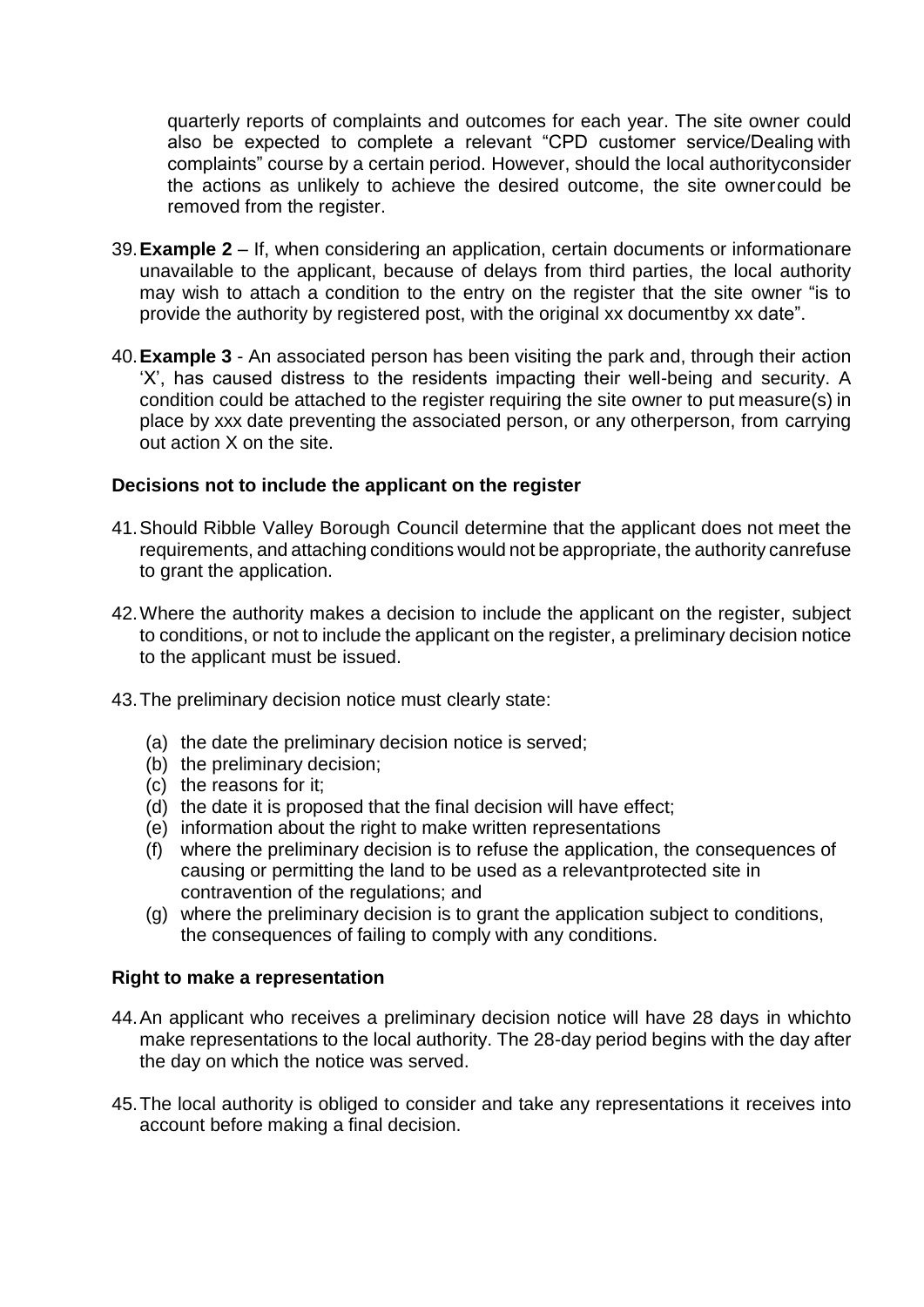#### **Final decision notice**

- 46.The local authority must, as soon as reasonably practicable, after the end of the period allowed for making representations, make a final decision and serve the decision notice on the applicant.
- 47.The final decision notice must set out:
	- (a) the date the final decision notice is served;
	- (b) the final decision;
	- (c) the reasons for it;
	- (d) when the decision is to take effect;
	- (e) information about the right of appeal and the period within which an appealmay be made;
	- (f) where the decision is to refuse the application, the consequences ofcausing or permitting the land to be used as a relevant protected site incontravention of the regulations; and
	- (g) where the decision is to grant the application subject to conditions, the consequences of failing to comply with any condition.

#### **Appeals**

48.The applicant can decide to appeal the decision by making an application to the Firsttier Tribunal (Property Chamber) ("the tribunal") within specific timeframes setby the tribunal. The applicant is permitted to appeal against any decisions served by the Authority. These could include:

(a) including the relevant person on the register for an effective period of lessthan 5 years;

- (b) including the relevant person on the register subject to conditions; and
- (c) rejecting the application.
- 49.Where an applicant accepts the authority's decision not to include the person originally stated in the application on the register, they will be required to seek alternative management arrangements to comply with the fit and proper person requirement. If they fail to do so they will be committing an offence.
- 50.An appellant will not be able to claim compensation for losses incurred pending the outcome of an appeal.

#### **Withdrawal or amendment of notice**

- 51.There may be circumstances where the authority may decide not to continue or to withdraw a previously agreed action such as after serving:
	- (a) a preliminary decision notice but before service of the final decision notice;
	- (b) a final decision notice but before the decision to which it relates takeseffect; or
	- (c) a notice of proposed action but before the proposed action is taken.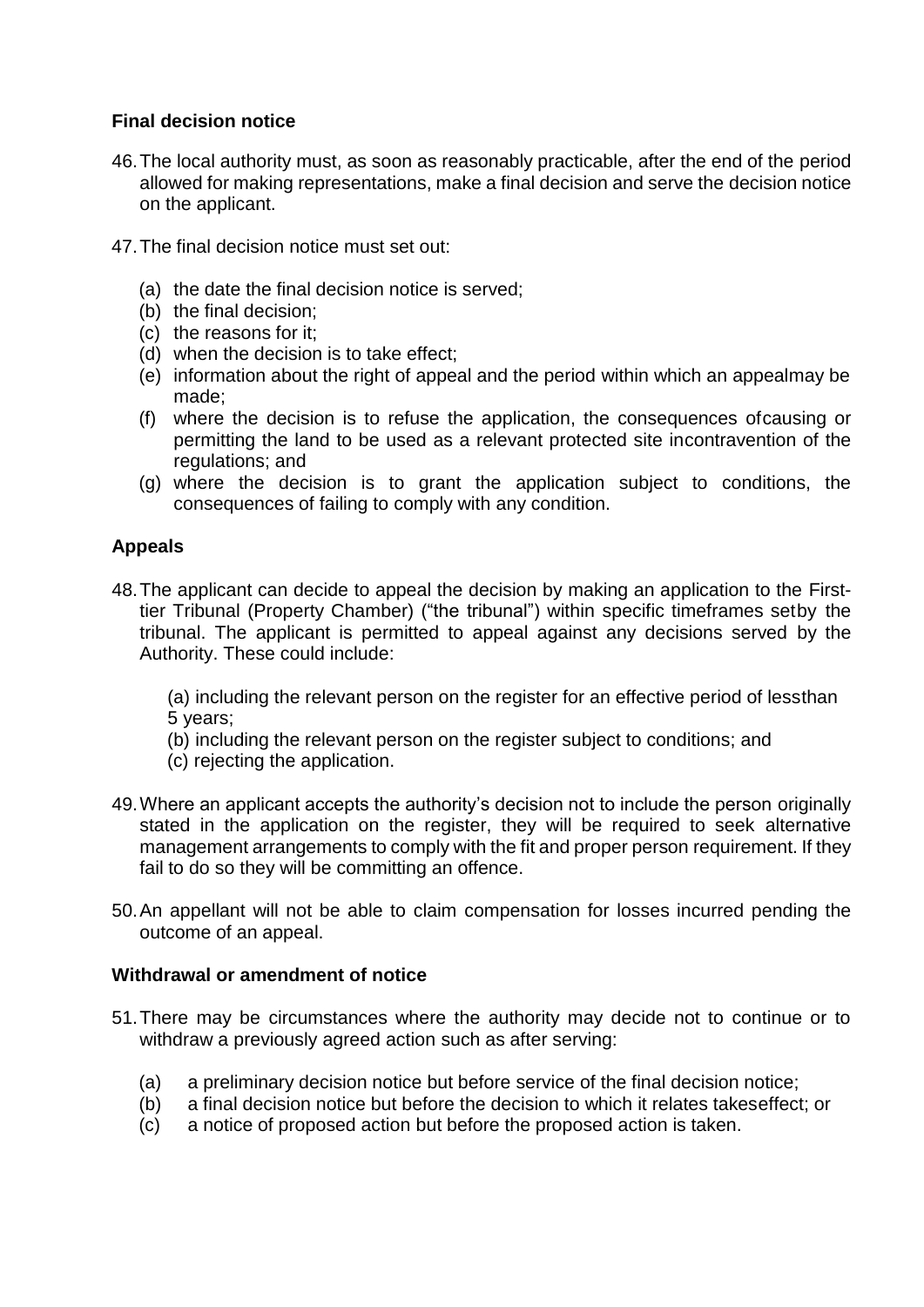- 52.To withdraw or amend a notice, the authority will serve notice to the person on whom the original notice was served.
- 53.There are no requirements for notices to contain specific information, however, itis recommended that a withdrawal or amendment notice should state:
	- (a) That it is withdrawing/amending the original notice (a copy of the originalnotice should be attached for reference);
	- (b) the reasons for withdrawing the notice;
	- (c) the date it takes effect; and,
	- (d) the implications of the decisions in relation to the person's entry on theregister.

#### **Removal from the register**

- 54.If, after a person is included in the register, and new evidence relevant to the person's inclusion becomes available, the authority may decide to:
	- (a) remove the person from the register;
	- (b) impose a condition on the inclusion of the person in the register (whetheror not there are conditions already imposed;
	- (c) vary a condition; or
	- (d) remove a condition.
- 55.Officers must use their judgement when determining whether to review an entry and consider any subsequent actions are required. Any such decision should be related to the person being a fit and proper person rather than, for example, site licensing issues which are governed separately. If the local authority decides to take any of the actions listed in paragraph 51 (a) to (c) above, the local authority must serve a notice of any proposed action on the occupier.
- 56.The notice of proposed action must clearly state:
	- (a) the date the notice of proposed action is served;
	- (b) the action the local authority proposes to take;
	- (c) the reasons for it;
	- (d) the date it is proposed that the local authority will take the action;
	- (e) information about the right to make written representations;
	- (f) where the proposed action requires the removal of a person from the register, the consequences of causing or permitting the land to be used as arelevant protected site in contravention of the regulations; and
	- (g) where the proposed action is to impose a condition on the inclusion of aperson in the register or to vary a condition, the consequences of failing to comply with said conditions.
- 57. A notice of proposed action is not required if the local authority decides to removea condition attached to an entry. A removal of a condition is viewed widely as beinga positive step, which is unlikely to be opposed. It is for that reason that a notice of proposed action is not required. As good practice, the authority will make the site owner or their manager aware of the decision in writing and also ensure the registeris updated.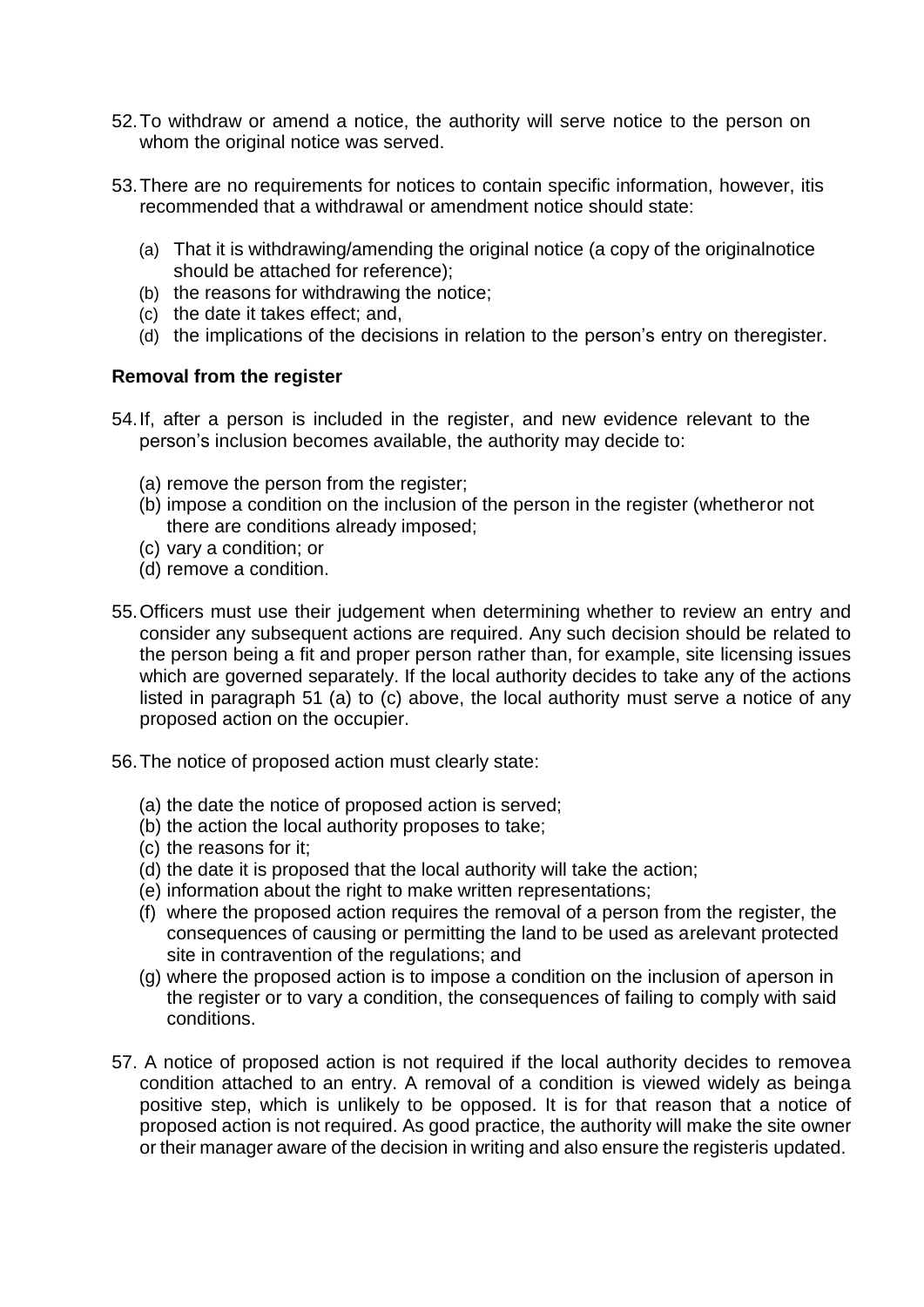#### **Notice of action taken**

- 58.Where a notice of proposed action is given, the occupier will have 28 days, startingfrom the day after the notice is served, in which to make representations.
- 59.The local authority must, as soon as reasonably practicable after the end of the 28-day period, decide whether to carry out the proposed action.
- 60.Where the local authority decides to take the action, the local authority must servea further notice on the occupier, indicating the action that has been taken, within the period of 5 working days beginning with the day after the day on which the action was taken.
- 61.The notice of action must set out—
	- (a) the date the notice of action is served;
	- (b) the fact that they have taken the action;
	- (c) the reasons for doing so;
	- (d) the date the action was taken;

(e) information about the right of appeal and the period within which an appealmay be made;

(f) where the action is to remove a person from the register, the consequences of causing or permitting the land to be used as a relevant protected site in contravention of regulations; and

(g) where the action is to impose a condition on the inclusion of a person in the register or to vary a condition, the consequences of failing to comply with any condition.

#### **Offences**

62.There are 3 offences which can occur within the Regulations. They are as follows:

- Operating a site in contravention of the fit and proper person regulations The site owner has certain defences under the Regulations in any proceedings brought against them.
- Withholding information or including false or misleading information in the registration application - The site owner will not have any defences under the Regulations in any proceedings brought against them for this offence.
- Failing to comply with a specified condition The site owner will have certaindefences under the Regulations in any proceedings brought against them.
- 63.Ribble Valley Borough Council is responsible for enforcing the regulations. A site owner found guilty of any of the above offences will be liable on summary conviction to a level 5 (unlimited) fine.

#### **Defences**

64.One defence is available to a site owner who has inherited a site and would be found to have a reasonable excuse for failing to make an application within the relevant periods as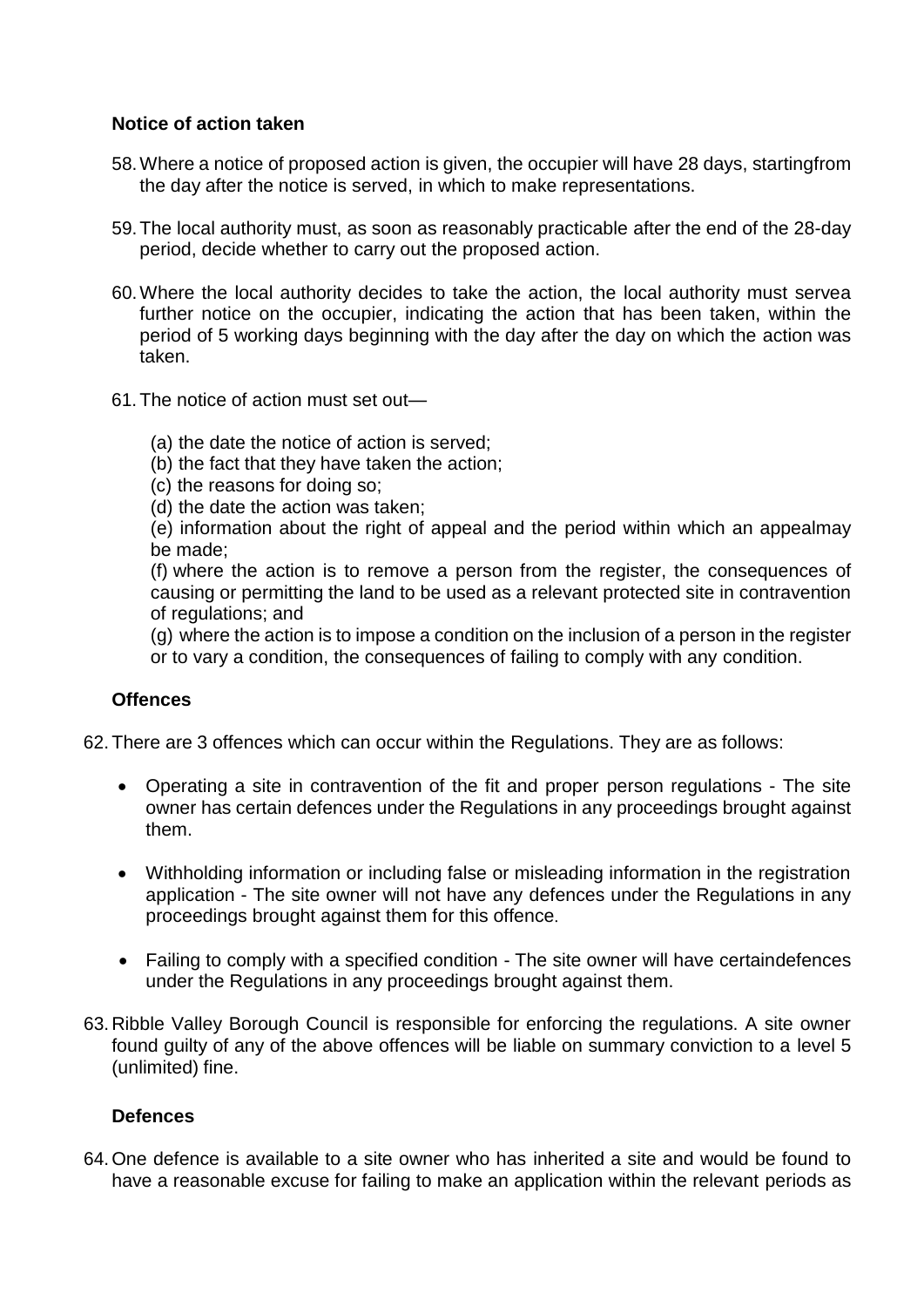set out below.

### **Relevant periods in specific circumstances**

65.The below table outlines limited circumstances where a site owner may have adefence.

| <b>Row</b>     | <b>Circumstance</b>                                                                                                                                                                                                                                                                                                                                                                                                                                          | Relevant period for making an<br>application in the circumstance                                                               |
|----------------|--------------------------------------------------------------------------------------------------------------------------------------------------------------------------------------------------------------------------------------------------------------------------------------------------------------------------------------------------------------------------------------------------------------------------------------------------------------|--------------------------------------------------------------------------------------------------------------------------------|
| $\mathbf{1}$   | the occupier held a site licence immediately before<br>the day on which regulation 4 (operating a site<br>without being a fit and proper person) came into<br>force on 1 October 2021.                                                                                                                                                                                                                                                                       | From 1st July 2021 before 1<br>October 2021, the day on which<br>regulation 4 came into force                                  |
| $\overline{2}$ | the period of a person's inclusion in the register in<br>relation to the site has come to an end other than asa<br>result of action by the local authority under regulation<br>8(1)(a)(removal from the fit and proper register after<br>new relevant evidence becomes<br>available).                                                                                                                                                                        | not less than two months before<br>the end of the period of the<br>person's inclusion in the register                          |
| 3              | at the time that the occupier became entitled to within<br>the period of 3 months possession of the landit was<br>in use as a relevant protected site; and within the<br>period of 28 days beginning with the day after the<br>day on which the person became the occupier of the<br>land the occupier notifies the relevant local authority<br>of its intention to make an application<br>under regulation 6 (application for inclusion in the<br>register) | beginning with the day after the<br>day on which the person became<br>the occupier of the land                                 |
| $\overline{4}$ | at the time that the occupier became entitled to<br>possession of the land it was in use as a relevant<br>protected site; and the occupier does not give the<br>notification referred to in row 3 above                                                                                                                                                                                                                                                      | within the period of 28 days<br>beginning with the day after the<br>day on which the person became<br>the occupier of the land |
| 5              | a person appointed to manage the site no longer<br>does so; and within the period of 28 days beginning<br>with the day after the relevant day the occupier<br>notifies the relevant<br>local authority that the person no longer does so                                                                                                                                                                                                                     | within the period of 3 months<br>beginning with the day after the<br>relevant day                                              |
| 6              | a person appointed to manage the site no longer<br>does so; and the occupier does not give the<br>notification referred to in row 5 above                                                                                                                                                                                                                                                                                                                    | within the period of 28 days<br>beginning with the day after the<br>relevant day                                               |
| $\overline{7}$ | the breach of regulation 4(1) (operating a site without<br>being a fit and proper person) arises because the<br>local authority has removed a personfrom the<br>register; and within the period of 28 daysbeginning<br>with the relevant day in relation to the<br>local authority's decision the occupier notifies the<br>relevant local authority of its intention to make a new                                                                           | within the period of 3 months<br>beginning with the relevant day                                                               |

| application under regulation 6 (application for                                                                                                                                              |                                                                 |
|----------------------------------------------------------------------------------------------------------------------------------------------------------------------------------------------|-----------------------------------------------------------------|
| inclusion in the register) in relation to the site                                                                                                                                           |                                                                 |
| the breach of regulation 4(1) arises because the local<br>authority has removed a person from the register;<br>and the occupier does not give the<br>notification referred to in row 7 above | within the period of 28 days<br>beginning with the relevant day |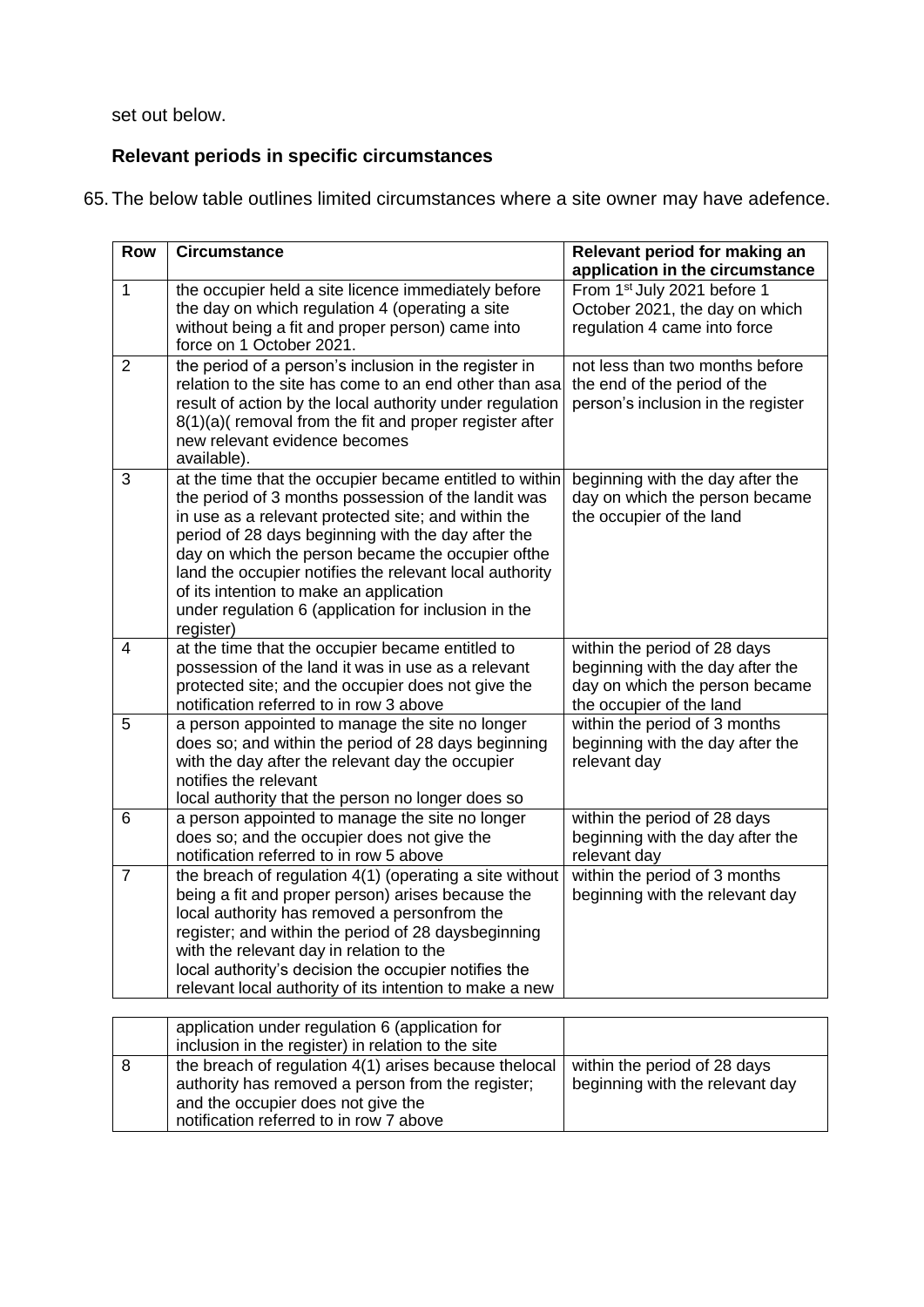| -9 | the breach of regulation 4(1) (operating a site without<br>being a fit and proper person) arises because the<br>local authority has rejected an in-time application;<br>and within the period of 28 days beginning with the<br>relevant day in relation to the rejected application the<br>occupier notifies the relevant local authority of its<br>intention to make a new<br>application under regulation 6 | within the period of 3 months<br>beginning with the relevant day |
|----|---------------------------------------------------------------------------------------------------------------------------------------------------------------------------------------------------------------------------------------------------------------------------------------------------------------------------------------------------------------------------------------------------------------|------------------------------------------------------------------|
| 10 | the breach of regulation 4(1) (operating a site without<br>being a fit and proper person) arises because the<br>local authority has rejected an in-time<br>application; and the occupier does not give the<br>notification referred to in row 9 above                                                                                                                                                         | within the period of 28 days<br>beginning with the relevant day  |

#### **The Fit and Proper Persons Register**

- 66.Ribble Valley Borough Council must set up and maintain a register of persons who theyare satisfied are fit and proper persons to manage a site in their area. This register must be open to inspection by the public during normal office hours. This register will also be published online.
- 67.The register will provide a record of the outcome of the fit and proper person teststhat the authority has carried out for sites. The register will include the following:
	- (a) the name and business contact details of the person;
	- (b) the name and address of the relevant protected site to which the applicationrelates;
	- (c) the status of the person (site owner or manager of the site);
	- (d) the dates of the first and last day of the period for which the person'sinclusion in the register has effect;
	- (e) whether any condition is attached to the person's inclusion in the register;and
	- (f) where any condition is attached to the person's inclusion in the register—
		- (i) the number of any such conditions;
		- (ii) the dates of the first and last day of the period for which any suchcondition applies (if applicable); and
		- (iii) the date any condition is varied or satisfied (if applicable).
- 68.Where a person has met the fit and proper person test, the register will give detailsof that person and of the site, including decisions made on how long a person's inclusion is for, up to a maximum of 5 years.
- 69. In order to comply with the fit and proper person requirement a site owner must atleast two months before the period (e.g. 5 years) comes to an end submit a new application for the person (or alternative) to be included in the register.